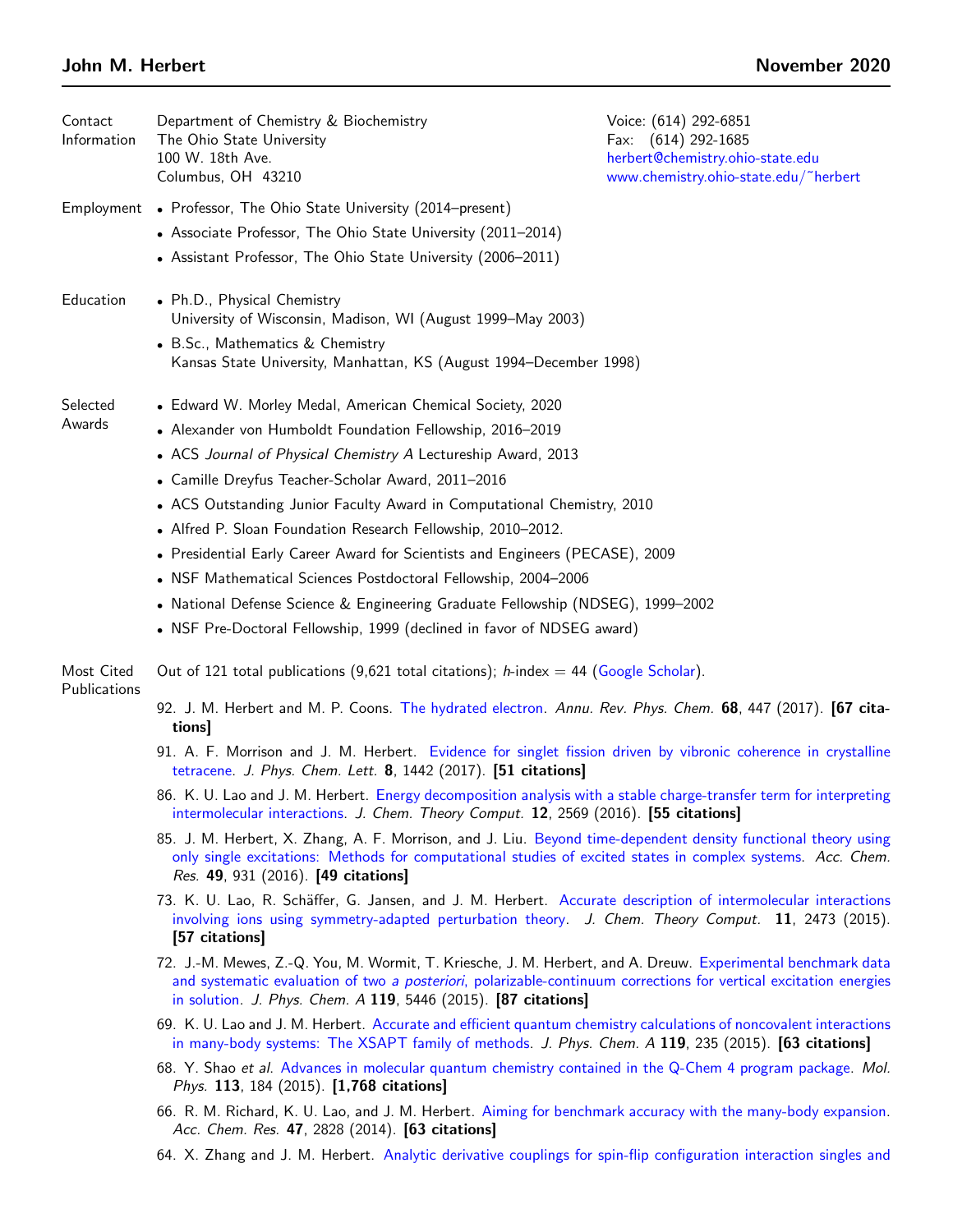[spin-flip time-dependent density functional theory.](http://www.asc.ohio-state.edu/herbert.44/reprints/JCP_141_064104) J. Chem. Phys. 141, 064104 (2014). [66 citations]

- 62. R. M. Richard, K. U. Lao, and J. M. Herbert. [Understanding the many-body expansion for large systems. I.](http://www.asc.ohio-state.edu/herbert.44/reprints/JCP_141_014108) [Precision considerations.](http://www.asc.ohio-state.edu/herbert.44/reprints/JCP_141_014108) J. Chem. Phys. 141, 014108 (2014). [51 citations]
- 56. K. U. Lao and J. M. Herbert. [An improved treatment of empirical dispersion and a many-body energy](http://www.asc.ohio-state.edu/herbert.44/reprints/JCP_139_034107) [decomposition scheme for the explicit polarization plus symmetry-adapted perturbation theory \(XSAPT\) method.](http://www.asc.ohio-state.edu/herbert.44/reprints/JCP_139_034107) J. Chem. Phys. 139, 034107 (2013). [59 citations]
- 52. R. M. Richard and J. M. Herbert. [A generalized many-body expansion and a unified view of fragment-based](http://www.asc.ohio-state.edu/herbert.44/reprints/JCP_137_064113) [methods in electronic structure theory.](http://www.asc.ohio-state.edu/herbert.44/reprints/JCP_137_064113) J. Chem. Phys. 137, 064113 (2012). [148 citations]
- 50. J. M. Herbert, L. D. Jacobson, K. U. Lao, and M. A. Rohrdanz. [Rapid computation of intermolecular](http://www.asc.ohio-state.edu/herbert.44/reprints/PCCP_14_7679) [interactions in molecular and ionic clusters: Self-consistent polarization plus symmetry-adapted perturbation](http://www.asc.ohio-state.edu/herbert.44/reprints/PCCP_14_7679) [theory.](http://www.asc.ohio-state.edu/herbert.44/reprints/PCCP_14_7679) Phys. Chem. Chem. Phys. 14, 7679 (2012). [51 citations]
- 48. J. M. Herbert and L. D. Jacobson. [Structure of the aqueous electron: Assessment of one-electron pseu](http://www.asc.ohio-state.edu/herbert.44/reprints/JPCA_115_14470)[dopotential models in comparison to experimental data and time-dependent density functional theory.](http://www.asc.ohio-state.edu/herbert.44/reprints/JPCA_115_14470) J. Phys. Chem. A 115, 14470 (2011). [61 citations]
- 45. A. W. Lange and J. M. Herbert. [Symmetric versus asymmetric discretization of the integral equations in](http://www.asc.ohio-state.edu/herbert.44/reprints/CPL_509_77) [polarizable continuum solvation models.](http://www.asc.ohio-state.edu/herbert.44/reprints/CPL_509_77) Chem. Phys. Lett. 509, 77 (2011). [57 citations]
- 43. R. M. Richard and J. M. Herbert. [Time-dependent density-functional description of the](http://www.asc.ohio-state.edu/herbert.44/reprints/JCTC_7_1296)  ${}^1L_a$  state in polycyclic [aromatic hydrocarbons: Charge-transfer character in disguise?.](http://www.asc.ohio-state.edu/herbert.44/reprints/JCTC_7_1296) J. Chem. Theory Comput. 7, 1296 (2011). [135 citations]
- 42. L. D. Jacobson and J. M. Herbert. [Comment on "Does the hydrated electron occupy a cavity?".](http://www.asc.ohio-state.edu/herbert.44/reprints/Science_331_1387) Science 331, 1387 (2011). [95 citations]
- 40. L. D. Jacobson and J. M. Herbert. [An efficient, fragment-based electronic structure method for molecular](http://www.asc.ohio-state.edu/herbert.44/reprints/JCP_134_094118) [systems: Self-consistent polarization with perturbative two-body exchange and dispersion.](http://www.asc.ohio-state.edu/herbert.44/reprints/JCP_134_094118) J. Chem. Phys. 134, 094118 (2011). [78 citations]
- 39. J. M. Herbert and L. D. Jacobson. [Nature's most squishy ion: The important role of solvent polarization in](http://www.asc.ohio-state.edu/herbert.44/reprints/IRPC_30_1) [the description of the hydrated electron.](http://www.asc.ohio-state.edu/herbert.44/reprints/IRPC_30_1) Int. Rev. Phys. Chem. 30, 1 (2011). [51 citations]
- 38. A. W. Lange and J. M. Herbert. [A smooth, nonsingular, and faithful discretization scheme for polarizable](http://www.asc.ohio-state.edu/herbert.44/reprints/JCP_133_244111) [continuum models: The switching/Gaussian approach.](http://www.asc.ohio-state.edu/herbert.44/reprints/JCP_133_244111) J. Chem. Phys. 133, 244111 (2010). [108 citations]
- 37. D. Ghosh, D. Kosenkov, V. Vanovschi, C. F. Williams, J. M. Herbert, M. S Gordon, M. W. Schmidt, L. V. Slipchenko, and A. I. Krylov. [Noncovalent interactions in extended systems described by the effective fragment](http://www.asc.ohio-state.edu/herbert.44/reprints/JPCA_114_12739) [potential method: Theory and applications to nucleobase oligomers.](http://www.asc.ohio-state.edu/herbert.44/reprints/JPCA_114_12739) J. Phys. Chem. A 114, 12739 (2010). [118 citations]
- 36. L. D. Jacobson and J. M. Herbert. [A one-electron model for the aqueous electron that includes many-body](http://www.asc.ohio-state.edu/herbert.44/reprints/JCP_133_154506) [electron–water polarization: Bulk equilibrium structure, vertical electron binding energy, and optical absorption](http://www.asc.ohio-state.edu/herbert.44/reprints/JCP_133_154506) [spectrum.](http://www.asc.ohio-state.edu/herbert.44/reprints/JCP_133_154506) J. Chem. Phys. 133, 154506 (2010). [74 citations]
- 34. A. W. Lange and J. M. Herbert. [Polarizable continuum reaction-field solvation models affording smooth](http://www.asc.ohio-state.edu/herbert.44/reprints/JPCL_1_556) [potential energy surfaces.](http://www.asc.ohio-state.edu/herbert.44/reprints/JPCL_1_556) J. Phys. Chem. Lett. 1, 556 (2010). [86 citations]
- 32. L. D. Jacobson, C. F. Williams, and J. M. Herbert. [The static-exchange electron–water pseudopotential, in](http://www.asc.ohio-state.edu/herbert.44/reprints/JCP_130_124115.pdf) [conjunction with a polarizable water model: A new Hamiltonian for hydrated-electron simulations.](http://www.asc.ohio-state.edu/herbert.44/reprints/JCP_130_124115.pdf) J. Chem. Phys. 130, 124115 (2009). [56 citations]
- 31. A. W. Lange and J. M. Herbert. [Both intra- and interstrand charge-transfer excited states in aqueous B-DNA](http://www.asc.ohio-state.edu/herbert.44/reprints/JACS_131_3913.pdf) [are present at energies comparable to, or just above, the](http://www.asc.ohio-state.edu/herbert.44/reprints/JACS_131_3913.pdf)  $^1\pi\pi^*$  excitonic bright states. J. Am. Chem. Soc. 131, 3913 (2009). [184 citations]
- 30. M. A. Rohrdanz, K. M. Martins, and J. M. Herbert. [A long-range-corrected density functional that performs](http://www.asc.ohio-state.edu/herbert.44/reprints/JCP_130_054112.pdf) [well for both ground-state properties and time-dependent density functional theory excitation energies, including](http://www.asc.ohio-state.edu/herbert.44/reprints/JCP_130_054112.pdf) [charge-transfer excited states.](http://www.asc.ohio-state.edu/herbert.44/reprints/JCP_130_054112.pdf) J. Chem. Phys. 130, 054112 (2009). [500 citations]
- 29. M. A. Rohrdanz and J. M. Herbert. [Simultaneous benchmarking of ground- and excited-state properties with](http://www.asc.ohio-state.edu/herbert.44/reprints/JCP_129_034107.pdf) [long-range-corrected density functional theory.](http://www.asc.ohio-state.edu/herbert.44/reprints/JCP_129_034107.pdf) J. Chem. Phys. 129, 034107 (2008). [274 citations]
- 27. A. W. Lange, M. A. Rohrdanz, and J. M. Herbert. [Charge-transfer excited states in a](http://www.asc.ohio-state.edu/herbert.44/reprints/JPCB_112_6304.pdf)  $\pi$ -stacked adenine dimer, [as predicted using long-range-corrected time-dependent density functional theory.](http://www.asc.ohio-state.edu/herbert.44/reprints/JPCB_112_6304.pdf) J. Phys. Chem. B 112, 6304 (2008). [166 citations]
- 26. P. M. Hare, C. T. Middleton, K. I. Mertel, J. M. Herbert, and B. Kohler. [Time-resolved infrared spectroscopy](http://www.asc.ohio-state.edu/herbert.44/reprints/CP_347_383.pdf) [of the lowest triplet state of thymine and thymidine.](http://www.asc.ohio-state.edu/herbert.44/reprints/CP_347_383.pdf) Chem. Phys. 347, 383 (2008). [63 citations]